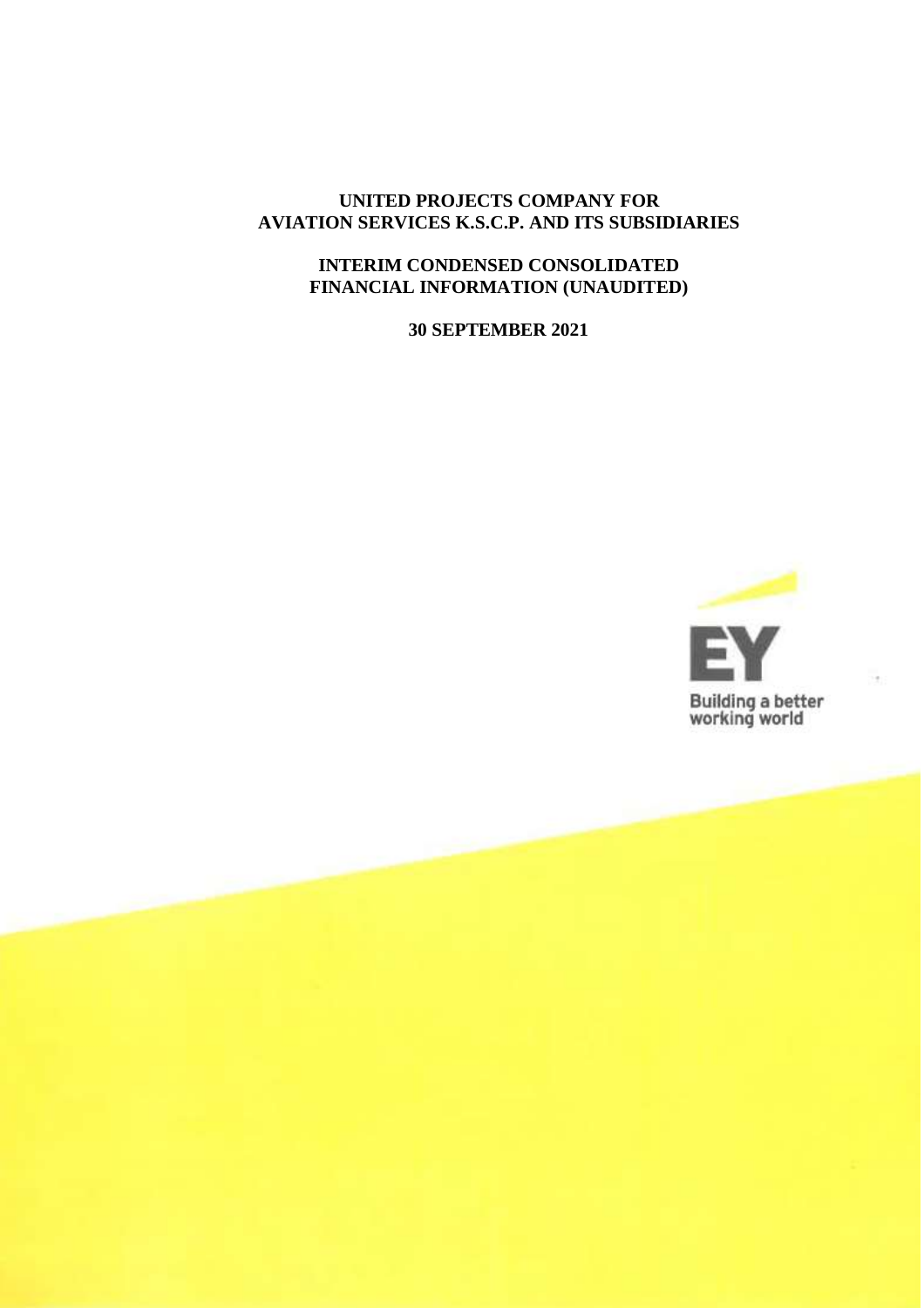

Ernst & Young Al Aiban, Al Osaimi & Partners P.O. Box 74, Safat 13001 Safat, Kuwait Baitak Tower, 18–20th Floor Safat Square Ahmed Al Jaber Street Kuwait

Tel: +965 2295 5000 / +965 2295 2880 Fax: +965 2245 6419

www.ey.com

#### **REPORT ON REVIEW OF INTERIM CONDENSED CONSOLIDATED FINANCIAL INFORMATION TO THE BOARD OF DIRECTORS OF UNITED PROJECTS COMPANY FOR AVIATION SERVICES K.S.C.P.**

#### *Introduction*

We have reviewed the accompanying interim condensed consolidated statement of financial position of United Project Company For Aviation Services K.S.C.P. (the "Parent Company") and its subsidiaries (collectively, the "Group") as at 30 September 2021, and the related interim condensed consolidated statement of income and the interim condensed consolidated statement of comprehensive income for the three months and nine months periods then ended, and the related interim condensed consolidated statement of cash flows and interim condensed consolidated statement of changes in equity for the nine months period then ended. Management of the Parent Company is responsible for the preparation and presentation of this interim condensed consolidated financial information in accordance with International Accounting Standard IAS 34: Interim Financial Reporting ("IAS 34"). Our responsibility is to express a conclusion on this interim condensed consolidated financial information based on our review.

#### *Scope of Review*

We conducted our review in accordance with International Standard on Review Engagements 2410, "Review of Interim Financial Information Performed by the Independent Auditor of the Entity". A review of interim financial information consists of making inquiries, primarily of persons responsible for financial and accounting matters, and applying analytical and other review procedures. A review is substantially less in scope than an audit conducted in accordance with International Standards on Auditing and consequently, it does not enable us to obtain assurance that we would become aware of all significant matters that might be identified in an audit. Accordingly, we do not express an audit opinion.

#### *Conclusion*

Based on our review, nothing has come to our attention that causes us to believe that the accompanying interim condensed consolidated financial information is not prepared, in all material respects, in accordance with IAS 34.

#### **Report on Other Legal and Regulatory Requirements**

Furthermore, based on our review, the interim condensed consolidated financial information is in agreement with the books of account of the Parent Company. We further report that, to the best of our knowledge and belief, we have not become aware of any violations of the Companies Law No. 1 of 2016, as amended, and its executive regulations, as amended, or of the Parent Company's Memorandum of Incorporation and Articles of Association, as amended, during the nine months period ended 30 September 2021 that might have had a material effect on the business of the Parent Company or on its financial position.

We further report that, during the course of our review, to the best of our knowledge and belief, we have not become aware of any violations of the provisions of Law No 7 of 2010 concerning the Capital Markets Authority and its related regulations during the nine months period ended 30 September 2021 that might have had a material effect on the business of the Parent Company or on its financial position.

WALEED A. AL-OSAIMI LICENCE NO. 68 A **EY** AL AIBAN, AL OSAIMI & PARTNERS

8 November 2021 Kuwait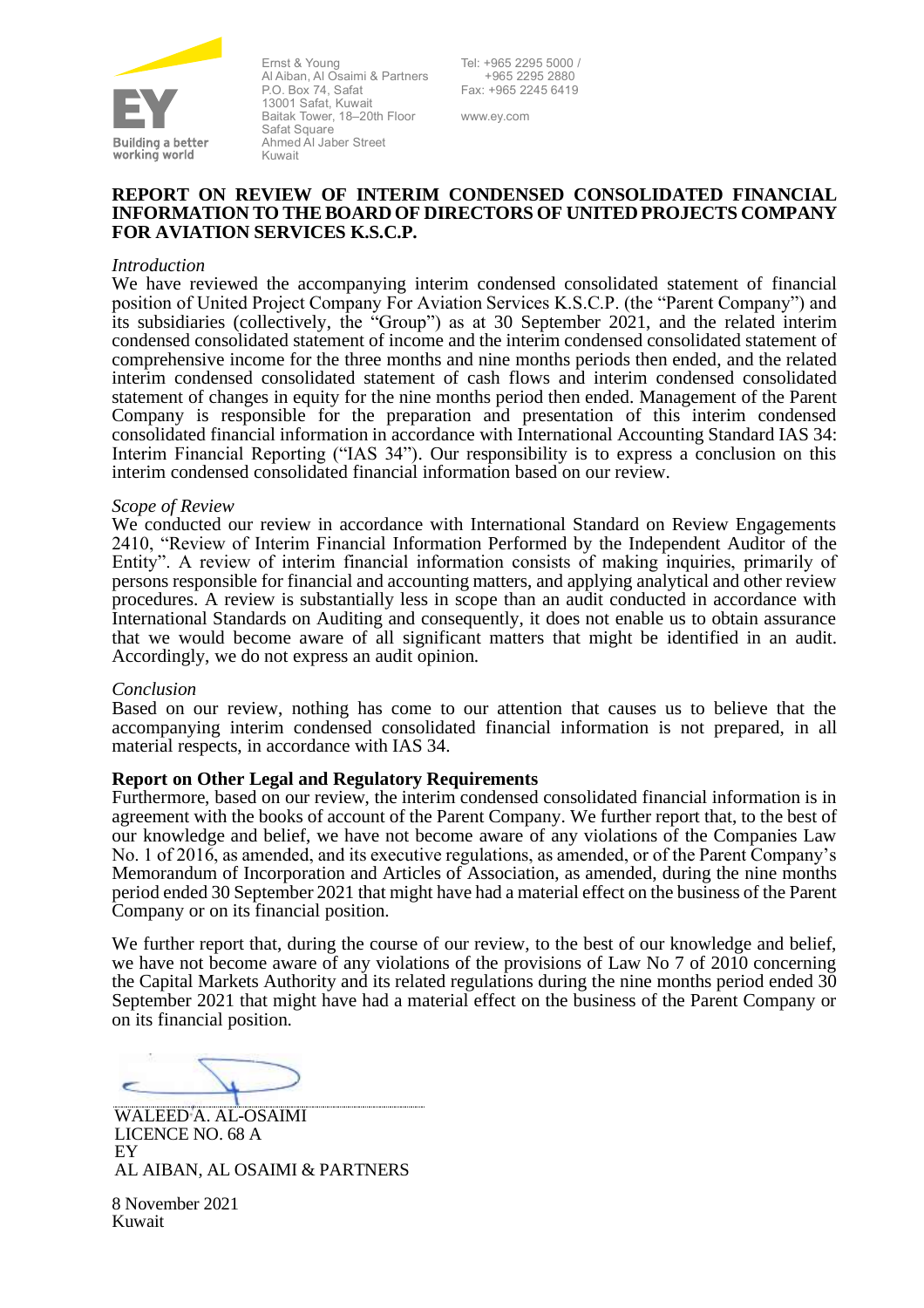## INTERIM CONDENSED CONSOLIDATED STATEMENT OF INCOME (UNAUDITED)

For the period ended 30 September 2021

|                                                                                                                           |                | Three months ended<br>30 September            |                                              | Nine months ended<br>30 September                   |                                                     |  |
|---------------------------------------------------------------------------------------------------------------------------|----------------|-----------------------------------------------|----------------------------------------------|-----------------------------------------------------|-----------------------------------------------------|--|
|                                                                                                                           | <b>Notes</b>   | 2021<br>KD                                    | 2020<br>KD                                   | 2021<br><b>KD</b>                                   | 2020<br>KD                                          |  |
| Revenues<br>Operating costs                                                                                               |                | 2,028,998<br>(308, 105)                       | 1,826,564<br>(202, 975)                      | 5,469,787<br>(830, 825)                             | 5,046,163<br>(770, 959)                             |  |
| <b>GROSS PROFIT</b>                                                                                                       |                | 1,720,893                                     | 1,623,589                                    | 4,638,962                                           | 4,275,204                                           |  |
| General and administrative expenses<br>Salaries and employee benefits<br>Share of results of an associate<br>Other income | $\overline{4}$ | (364, 175)<br>(279,290)<br>(36, 555)<br>1,200 | (295, 027)<br>(310, 851)<br>(17, 403)<br>500 | (1,001,599)<br>(870, 795)<br>(101,710)<br>1,066,775 | (1, 188, 509)<br>(928, 151)<br>(1,008,843)<br>2,090 |  |
| Profit before interest, taxation,<br>depreciation and amortisation<br>("EBITDA")<br>Depreciation<br>Amortisation          |                | 1,042,073<br>(7,036)<br>(492,312)             | 1,000,808<br>(7, 119)<br>(522, 696)          | 3,731,633<br>(21,089)<br>(1,522,017)                | 1,151,791<br>(112, 294)<br>(3,865,366)              |  |
| Profit (loss) before interest and<br>taxation ("EBIT")<br>Interest income<br>Finance cost                                 |                | 542,725<br>9,553<br>(503, 491)                | 470,993<br>3,109<br>(539, 404)               | 2,188,527<br>14,965<br>(1,521,047)                  | (2,825,869)<br>7,551<br>(1,648,920)                 |  |
| Profit (loss) before taxation<br>Taxation                                                                                 | 11             | 48,787<br>(3,915)                             | (65,302)                                     | 682,445<br>(7, 812)                                 | (4,467,238)                                         |  |
| PROFIT (LOSS) FOR THE PERIOD                                                                                              |                | 44,872                                        | (65, 302)                                    | 674,633                                             | (4, 467, 238)                                       |  |
| <b>BASIC AND DILUTED EARNINGS</b><br>(LOSS) PER SHARE ATTRIBUTABLE<br>TO EQUITY HOLDERS OF THE<br><b>PARENT COMPANY</b>   | 3              | <b>0.16 Fils</b>                              | $(0.31)$ Fils                                | <b>2.79 Fils</b>                                    | $(15.23)$ Fils                                      |  |
| <b>Attributable to:</b>                                                                                                   |                |                                               |                                              |                                                     |                                                     |  |
| Equity holders of the Parent Company<br>Non-controlling interests                                                         |                | 40,238<br>4,634                               | (73,219)<br>7,917                            | 684,897<br>(10, 264)                                | (3,650,680)<br>(816, 558)                           |  |
|                                                                                                                           |                | 44,872                                        | (65, 302)                                    | 674,633                                             | (4,467,238)                                         |  |

The attached notes 1 to 15 form part of this interim condensed consolidated financial information.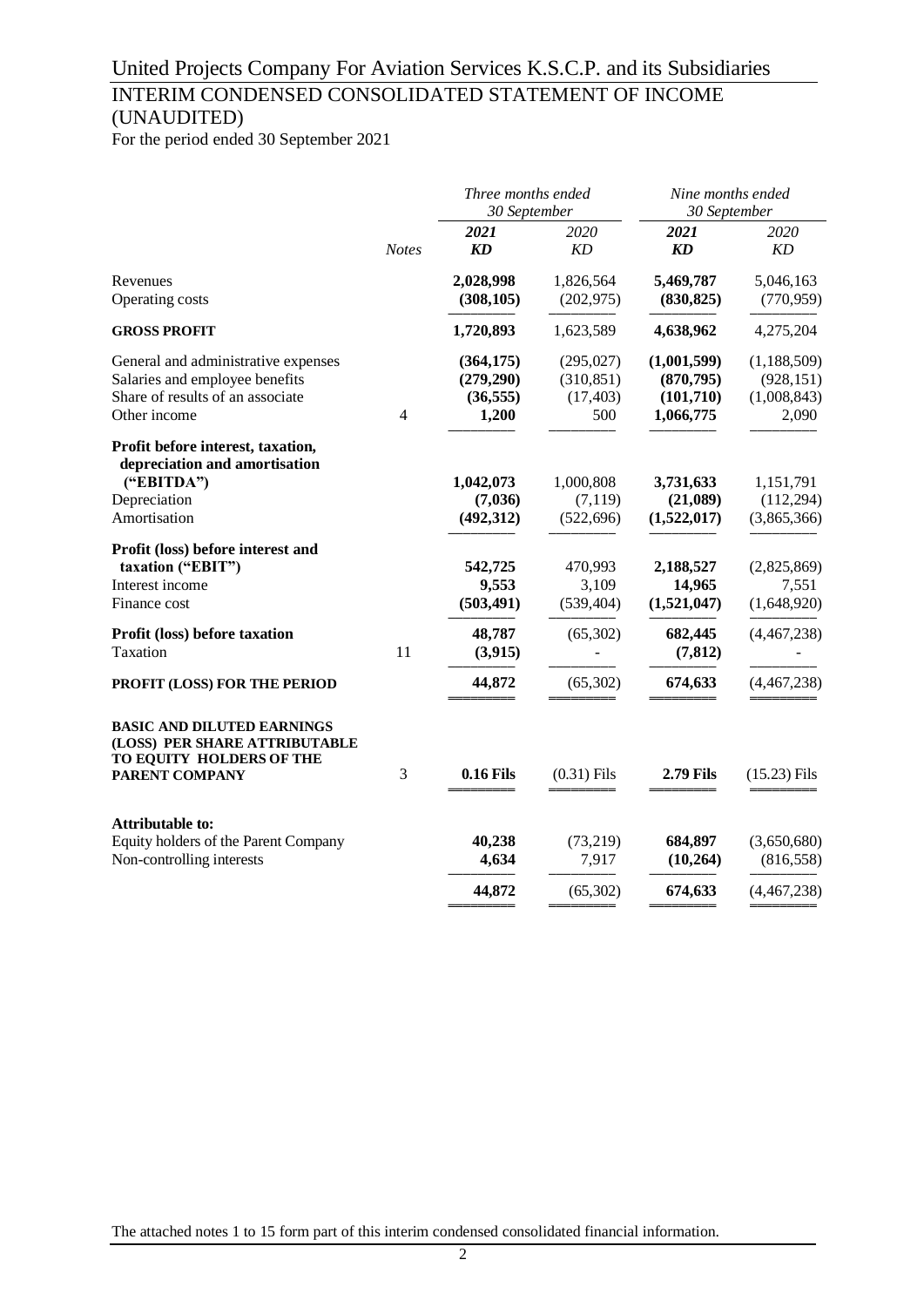## INTERIM CONDENSED CONSOLIDATED STATEMENT OF COMPREHENSIVE INCOME (UNAUDITED)

For the period ended 30 September 2021

|                                                                                                                                                        | Three months ended<br>30 September |                    | Nine months ended<br>30 September |                      |
|--------------------------------------------------------------------------------------------------------------------------------------------------------|------------------------------------|--------------------|-----------------------------------|----------------------|
|                                                                                                                                                        | 2021                               | 2020               | 2021                              | 2020                 |
|                                                                                                                                                        | <b>KD</b>                          | <b>KD</b>          | <b>KD</b>                         | <b>KD</b>            |
| Profit (loss) for the period                                                                                                                           | 44,872                             | (65, 302)          | 674,633                           | (4,467,238)          |
| Other comprehensive income (loss):<br>Other comprehensive income (loss) that may<br>be reclassified to profit or loss in subsequent<br><i>periods:</i> |                                    |                    |                                   |                      |
| Foreign currency translation adjustment<br>Share of other comprehensive income (loss)<br>of associate                                                  | 3,272<br>77,480                    | (31,054)<br>63,666 | (74, 584)<br>274,271              | 62,260<br>(469, 103) |
| Other comprehensive income (loss) for the<br>period                                                                                                    | 80,752                             | 32,612             | 199,687                           | (406, 843)           |
| <b>TOTAL COMPREHENSIVE INCOME (LOSS)</b><br><b>FOR THE PERIOD</b>                                                                                      | 125,624                            | (32,690)           | 874,320                           | (4,874,081)          |
| Attributable to:                                                                                                                                       |                                    |                    |                                   |                      |
| Equity holders of the Parent Company                                                                                                                   | 120,990                            | (40, 607)          | 884,584                           | (4,057,523)          |
| Non-controlling interests                                                                                                                              | 4,634                              | 7,917              | (10,264)                          | (816, 558)           |
|                                                                                                                                                        | 125,624                            | (32, 690)          | 874,320                           | (4,874,081)          |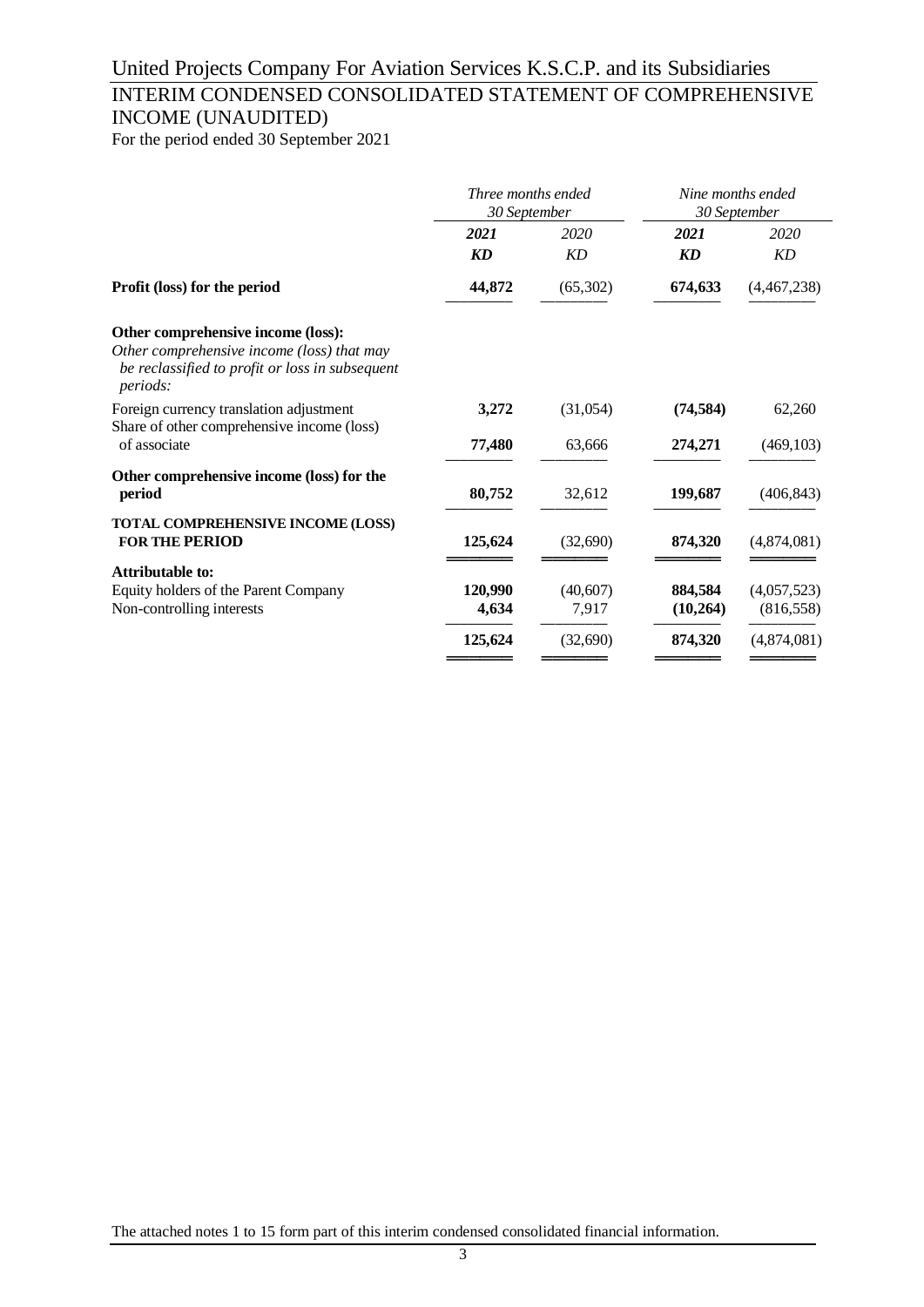### INTERIM CONDENSED CONSOLIDATED STATEMENT OF FINANCIAL POSITION (UNAUDITED)

As at 30 September 2021

| <b>ASSETS</b>                                                                                                                                                                                          | <b>Notes</b>             | 30 September<br>2021<br><b>KD</b>                                                             | (Audited)<br>31 December<br>2020<br><b>KD</b>                                                | 30 September<br>2020<br><b>KD</b>                                                              |
|--------------------------------------------------------------------------------------------------------------------------------------------------------------------------------------------------------|--------------------------|-----------------------------------------------------------------------------------------------|----------------------------------------------------------------------------------------------|------------------------------------------------------------------------------------------------|
| Non-current assets<br>Property and equipment<br>Intangible assets<br>Investment in an associate<br>Loan to an associate                                                                                | 5<br>6<br>6, 14          | 36,848<br>3,643,686<br>4,715,438<br>175,226,939                                               | 56,380<br>5,160,581<br>4,617,461<br>136,233,725                                              | 62,707<br>5,644,598<br>4,591,978<br>122,843,556                                                |
|                                                                                                                                                                                                        |                          | 183,622,911                                                                                   | 146,068,147                                                                                  | 133, 142, 839                                                                                  |
| <b>Current assets</b><br>Accounts receivable and other assets<br>Cash and cash equivalents                                                                                                             |                          | 2,482,461<br>3,867,728                                                                        | 3,257,041<br>1,813,086                                                                       | 3,506,603<br>1,947,681                                                                         |
|                                                                                                                                                                                                        |                          | 6,350,189                                                                                     | 5,070,127                                                                                    | 5,454,284                                                                                      |
| <b>TOTAL ASSETS</b>                                                                                                                                                                                    |                          | 189,973,100                                                                                   | 151,138,274                                                                                  | 138,597,123                                                                                    |
| <b>EQUITY AND LIABILITIES</b><br><b>Equity</b><br>Share capital<br>Share premium<br>Statutory reserve<br>Treasury shares<br>Other reserve<br>Foreign currency translation reserve<br>Retained earnings | 9<br>9<br>$\overline{7}$ | 38,250,000<br>48,605,000<br>7,000,058<br>(1,544,594)<br>(786, 602)<br>(47, 283)<br>10,059,344 | 38,250,000<br>48,605,000<br>7,000,058<br>(1, 544, 594)<br>(1,060,873)<br>27,301<br>9,374,447 | 16,450,000<br>42,065,000<br>7,000,058<br>(1, 544, 594)<br>(1, 130, 849)<br>52,719<br>8,993,705 |
| <b>Equity attributable to holders of the Parent</b><br>Company<br>Non-controlling interests                                                                                                            |                          | 101,535,923<br>915,086                                                                        | 100,651,339<br>925,350                                                                       | 71,886,039<br>929,588                                                                          |
| Total equity                                                                                                                                                                                           |                          | 102,451,009                                                                                   | 101,576,689                                                                                  | 72,815,627                                                                                     |
| <b>Non-current liabilities</b><br>Loans and borrowings<br>Accounts payable and other liabilities<br>Employees' end of service benefits                                                                 | 8<br>10                  | 33,993,782<br>6,156,080<br>620,713                                                            | 35,115,382<br>6,630,890<br>597,095                                                           | 36, 395, 382<br>7,365,116<br>585,779                                                           |
|                                                                                                                                                                                                        |                          | 40,770,575                                                                                    | 42,343,367                                                                                   | 44,346,277                                                                                     |
| <b>Current liabilities</b><br>Accounts payable and other liabilities                                                                                                                                   | 10                       | 46,751,516                                                                                    | 7,218,218                                                                                    | 21,435,219                                                                                     |
| <b>Total liabilities</b>                                                                                                                                                                               |                          | 87,522,091                                                                                    | 49,561,585                                                                                   | 65,781,496                                                                                     |
| <b>TOTAL EQUITY AND LIABILITIES</b>                                                                                                                                                                    |                          | 189,973,100                                                                                   | 151,138,274                                                                                  | 138,597,123                                                                                    |

Tarek Ibrahim Mohammad Al Mousa Chairman

Nadia Abdullah Mohammad Akil CEO & Vice Chairperson

 $2 - \mathbb{Q}$ The attached notes 1 to 15 form part of this interim condensed consolidated financial information.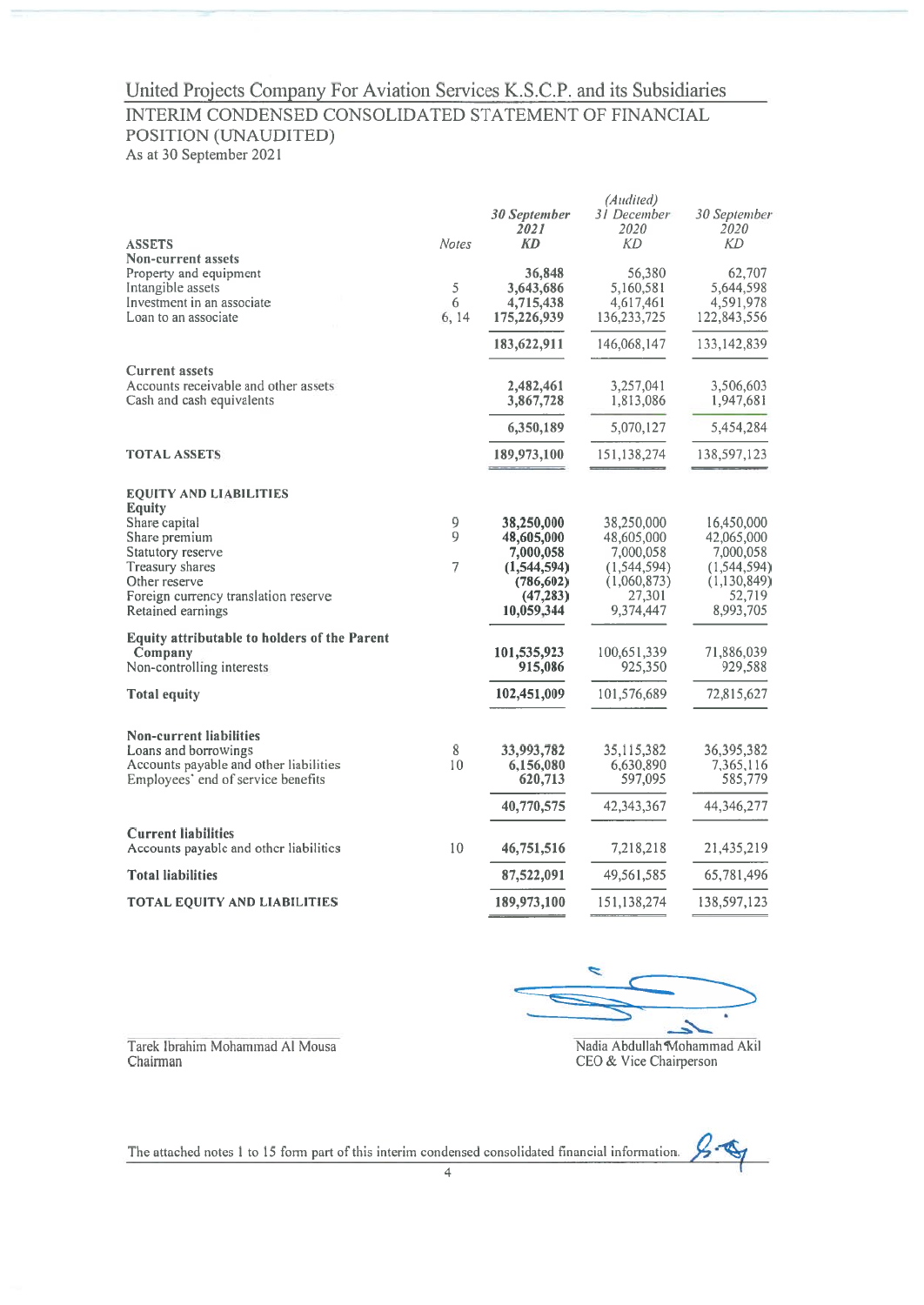## INTERIM CONDENSED CONSOLIDATED STATEMENT OF CASH FLOWS (UNAUDITED)

For the period ended 30 September 2021

|                                                                                        |                        | Nine months ended |
|----------------------------------------------------------------------------------------|------------------------|-------------------|
|                                                                                        |                        | 30 September      |
|                                                                                        | 2021<br>KD             | 2020<br>KD        |
|                                                                                        |                        |                   |
| <b>OPERATING ACTIVITIES</b>                                                            |                        |                   |
| Profit (loss) for the period                                                           | 674,633                | (4,467,238)       |
| Adjustments for:                                                                       |                        |                   |
| Depreciation                                                                           | 21,089                 | 112,294           |
| Amortisation                                                                           | 1,522,017              | 3,865,366         |
| Provision for employees' end of service benefits                                       | 60,406                 | 57,902            |
| Interest income                                                                        | (14, 965)              | (7, 551)          |
| Share of results of an associate                                                       | 101,710                | 1,008,843         |
| Provision for expected credit loss                                                     | 206,465                | 275,140           |
| Finance cost                                                                           | 1,521,047              | 1,648,920         |
|                                                                                        | 4,092,402              | 2,493,676         |
| Working capital changes:                                                               |                        |                   |
| Accounts receivable and other assets                                                   | 573,740                | (155, 170)        |
| Accounts payable and other liabilities                                                 | (432,702)              | (1,096,907)       |
| Cash flows from operations                                                             | 4,233,440              | 1,241,599         |
| Employees' end of service benefits paid                                                | (36,788)               | (8,300)           |
| Net cash flows from operating activities                                               | 4,196,652              | 1,233,299         |
| <b>INVESTING ACTIVITIES</b>                                                            |                        |                   |
| Purchase of property and equipment                                                     | (1,557)                | (939)             |
| Additions to intangible assets                                                         | (5,122)                | (15, 494)         |
| Additions to loan to an associate                                                      | (38,993,214)           | (24, 111, 411)    |
| Interest income received                                                               | 9,340                  | 8,270             |
|                                                                                        |                        |                   |
| Net cash flows used in investing activities                                            | (38,990,553)           | (24, 119, 574)    |
| <b>FINANCING ACTIVITIES</b>                                                            |                        |                   |
| Amount due to a related party                                                          | 39, 135, 326           | 13,750,000        |
| Proceeds from loans and borrowings                                                     |                        | 10,843,308        |
| Repayment of loan and borrowings                                                       | (1,121,600)            | (200,000)         |
| Finance cost paid                                                                      | (1, 165, 183)          | (1,070,766)       |
| Net cash flows from financing activities                                               | 36,848,543             | 23,322,542        |
|                                                                                        |                        | 436,267           |
| NET INCREASE IN CASH AND CASH EQUIVALENTS<br>Cash and cash equivalents as at 1 January | 2,054,642<br>1,813,086 | 1,511,414         |
|                                                                                        |                        |                   |
| <b>CASH AND CASH EQUIVALENTS AS AT 30 SEPTEMBER</b>                                    | 3,867,728              | 1,947,681         |
|                                                                                        |                        |                   |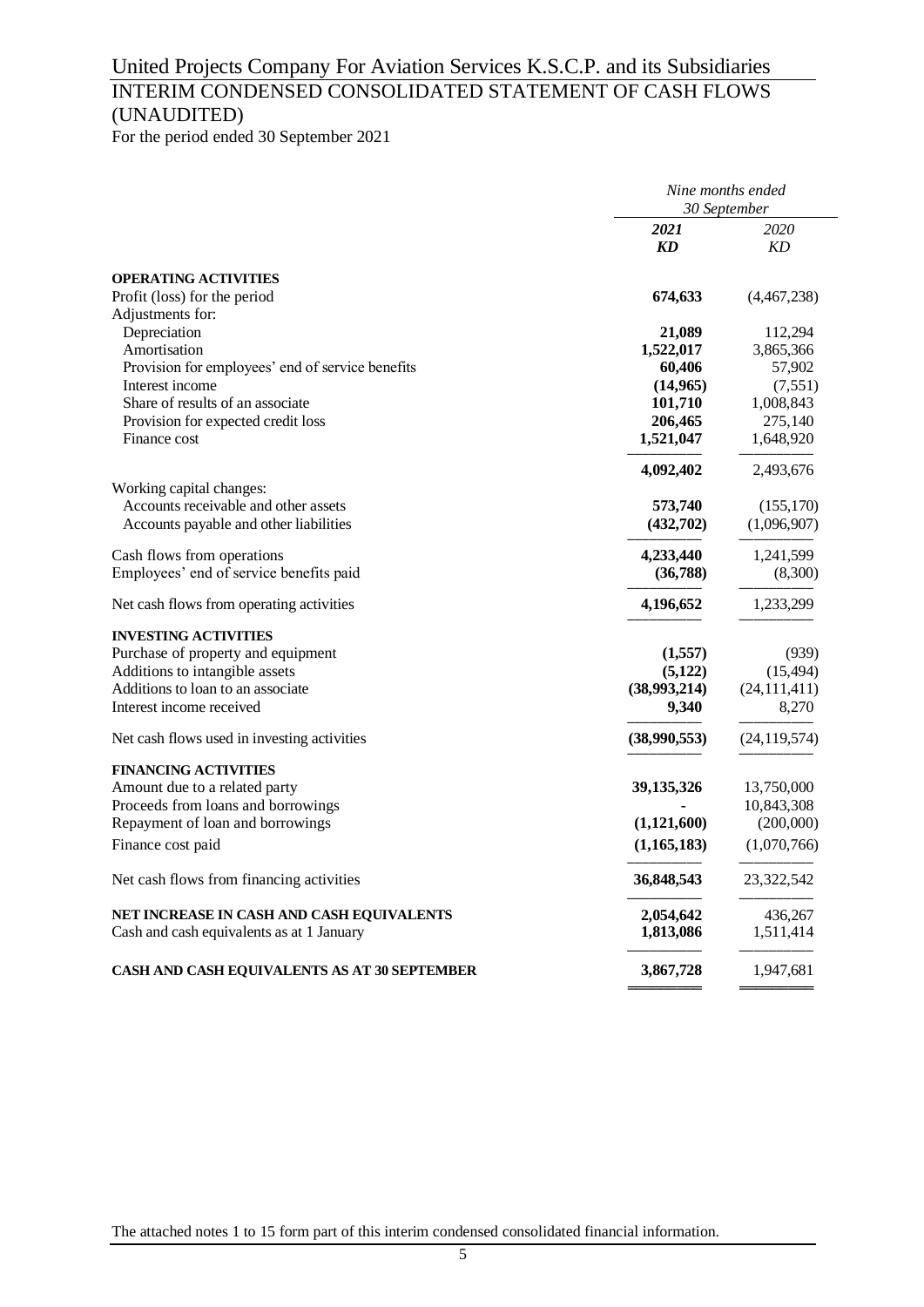### INTERIM CONDENSED CONSOLIDATED STATEMENT OF CHANGES IN EQUITY (UNAUDITED)

For the period ended 30 September 2021

|                                                                                           | Attributable to equity holders of the Parent Company |                               |                                   |                                                      |                               |                                                     |                            |                           |                                          |                           |
|-------------------------------------------------------------------------------------------|------------------------------------------------------|-------------------------------|-----------------------------------|------------------------------------------------------|-------------------------------|-----------------------------------------------------|----------------------------|---------------------------|------------------------------------------|---------------------------|
|                                                                                           | <b>Share</b><br>Capital<br><b>KD</b>                 | <b>Share</b><br>premium<br>KD | <i>Statutory</i><br>reserve<br>KD | Treasury<br>shares<br>KD                             | <i>Other</i><br>reserve<br>KD | Foreign<br>currency<br>translation<br>Reserve<br>KD | Retained<br>earnings<br>KD | Sub-total<br>KD           | $Non-$<br>controlling<br>interests<br>KD | <b>Total</b><br>KD        |
| As at 1 January 2021<br>Profit (loss) for the period<br>Other comprehensive income (loss) | 38,250,000                                           | 48,605,000                    | 7,000,058                         | (1,544,594)                                          | (1,060,873)                   | 27,301                                              | 9,374,447<br>684,897       | 100,651,339<br>684,897    | 925,350<br>(10, 264)                     | 101,576,689<br>674,633    |
| for the period                                                                            |                                                      |                               |                                   |                                                      | 274,271                       | (74, 584)                                           |                            | 199,687                   |                                          | 199,687                   |
| Total comprehensive income (loss) for the<br>Period                                       |                                                      |                               |                                   |                                                      | 274,271                       | (74, 584)                                           | 684,897                    | 884,584                   | (10, 264)                                | 874,320                   |
| As at 30 September 2021                                                                   | 38,250,000                                           | 48,605,000                    | 7,000,058                         | (1,544,594)                                          | (786, 602)                    | (47, 283)                                           | 10,059,344                 | 101,535,923               | 915,086                                  | 102,451,009               |
|                                                                                           |                                                      |                               |                                   | Attributable to equity holders of the Parent Company |                               | Foreign<br>currency                                 |                            |                           | $Non-$                                   |                           |
|                                                                                           | Share<br>Capital<br>KD                               | <b>Share</b><br>premium<br>KD | <i>Statutory</i><br>reserve<br>KD | Treasury<br>shares<br>KD                             | <i>Other</i><br>reserve<br>KD | translation<br>reserve<br>KD                        | Retained<br>earnings<br>KD | Sub-total<br>KD           | controlling<br>interests<br>KD           | <b>Total</b><br>KD        |
| As at 1 January 2020<br>Loss for the period<br>Other comprehensive (loss) income          | 16,450,000                                           | 42,065,000                    | 7,000,058                         | (1,544,594)                                          | (661,746)                     | (9, 541)                                            | 12,644,385<br>(3,650,680)  | 75,943,562<br>(3,650,680) | 1,746,146<br>(816, 558)                  | 77,689,708<br>(4,467,238) |
| for the period                                                                            |                                                      |                               |                                   | $\overline{\phantom{a}}$                             | (469, 103)                    | 62,260                                              |                            | (406, 843)                |                                          | (406, 843)                |
| Total comprehensive (loss) income for the<br>Period                                       |                                                      |                               |                                   |                                                      | (469, 103)                    | 62,260                                              | (3,650,680)                | (4,057,523)               | (816, 558)                               | (4,874,081)               |

The attached notes 1 to 15 form part of this interim condensed consolidated financial information.

As at 30 September 2020 16,450,000 42,065,000 7,000,058  $(1,544,594)$   $(1,130,849)$   $52,719$   $8,993,705$   $71,886,039$   $929,588$   $72,815,627$ 

────────── ────────── ────────── ────────── ────────── ────────── ────────── ────────── ────────── ──────────

═════════ ═════════ ═════════ ═════════ ═════════ ═════════ ═════════ ═════════ ═════════ ═════════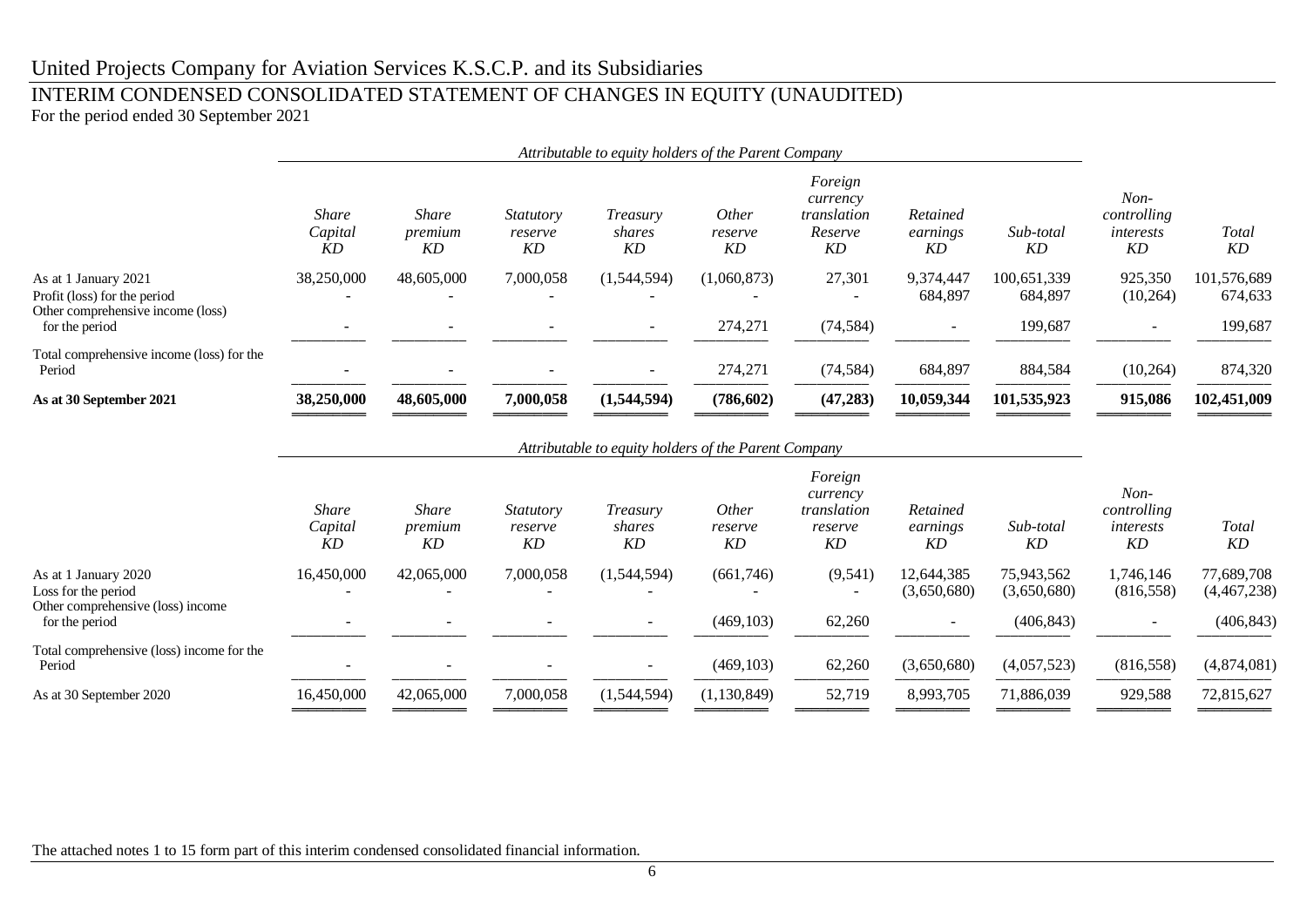As at and for the period ended 30 September 2021

#### **1 CORPORATE INFORMATION**

The interim condensed consolidated financial information of United Projects Company for Aviation Services K.S.C.P. (the "Parent Company") and its subsidiaries (collectively the "Group") for the period ended 30 September 2021 were authorised for issue by the Board of Directors on 8 November 2021.

The Parent Company was established as a Kuwaiti Shareholding Company on 4 December 2000 and its registered address is Kuwait International Airport, P.O. Box 27068, Safat 13131, Kuwait. The main objectives of the Parent Company are:

- **Providing airplane ground and cleaning services and supply of water and other airplane supplies;**
- $\blacktriangleright$  Leasing out airplanes;
- **Tourism, travel and cargo shipment services;**
- **Managing projects;**
- Investing surplus funds in investment portfolios managed by specialised institutions;
- $\triangleright$  The right to participate with other firms, which operate in the same field or those, which would assist in achieving its objectives in Kuwait or abroad, and to purchase those firms or participate in their equity.
- Management and development of real estate activities including real estate consultancy services;
- General trading of construction materials, equipment and real estate;
- $\triangleright$  To own, lease and rent out land and real estate properties;
- Sharing in executing the infrastructure for the housing, trading and industrial projects and manage real estate facilities under BOT regulations.

The Parent Company is listed on Boursa Kuwait and is a subsidiary of Agility Public Warehousing Company K.S.C.P. ("Ultimate Parent Company"), which is also listed on Boursa Kuwait.

The Annual General Meeting of the Parent Company for approving the consolidated financial statements for the year ended 31 December 2020 was held on 11 May 2021.

#### **2 BASIS OF PREPARATION AND SIGNIFICANT ACCOUNTING POLICIES**

#### **2.1 BASIS OF PREPARATION**

The interim condensed consolidated financial information of the Group has been prepared in accordance with International Accounting Standard 34 "Interim Financial Reporting".

The interim condensed consolidated financial information does not contain all information and disclosures required for full consolidated financial statements prepared in accordance with IFRS and should be read in conjunction with the Group's annual consolidated financial statements for the year ended 31 December 2020. In the opinion of management, all adjustments considered necessary for a fair presentation have been included in the interim condensed consolidated financial information. Operating results for the interim period are not necessarily indicative of the results that may be expected for the year ending 31 December 2021.

The interim condensed consolidated financial information is presented in Kuwaiti Dinars ("KD") and is also the functional currency of the Parent Company.

#### **2.2 SIGNIFICANT ACCOUNTING POLICIES**

The accounting policies adopted in the preparation of the interim condensed consolidated financial information are consistent with those followed in the preparation of the Group's annual consolidated financial statements for the year ended 31 December 2020, except for the adoption of new standards effective as of 1 January 2021. The Group has not early adopted any standard, interpretation or amendment that has been issued but is not yet effective.

#### **2.3 New standards, interpretations and amendments adopted by the Group**

Several amendments apply for the first time in 2021, but do not have a material impact on the interim condensed consolidated financial information of the Group.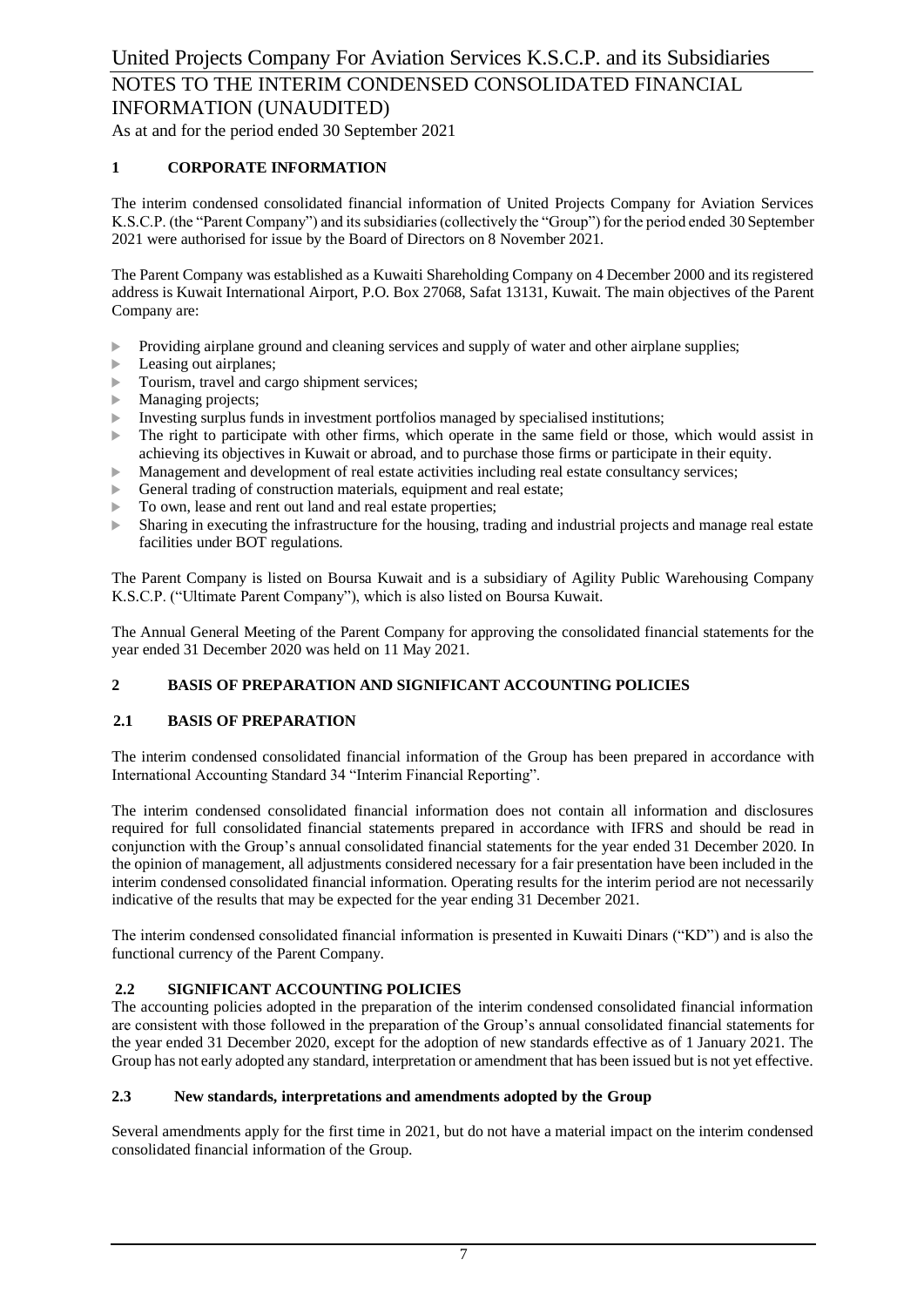As at and for the period ended 30 September 2021

#### **2 BASIS OF PREPARATION AND SIGNIFICANT ACCOUNTING POLICIES (continued)**

#### **2.3 New standards, interpretations and amendments adopted by the Group (continued)**

**Interest Rate Benchmark Reform – Phase 2:** *Amendments to IFRS 9, IAS 39, IFRS 7, IFRS 4 and IFRS 16* The amendments provide temporary reliefs which address the financial reporting effects when an interbank offered rate (IBOR) is replaced with an alternative nearly risk-free interest rate (RFR).

The amendments include the following practical expedients:

- $\triangleright$  A practical expedient to require contractual changes, or changes to cash flows that are directly required by the reform, to be treated as changes to a floating interest rate, equivalent to a movement in a market rate of interest
- $\triangleright$  Permit changes required by IBOR reform to be made to hedge designations and hedge documentation without the hedging relationship being discontinued
- ➢ Provide temporary relief to entities from having to meet the separately identifiable requirement when an RFR instrument is designated as a hedge of a risk component

These amendments had no impact on the interim condensed consolidated financial information of the Group. The Group intends to use the practical expedients in future periods if they become applicable.

The Group has not early adopted any other standard, interpretation or amendment that has been issued but is not yet effective.

#### **3 BASIC AND DILUTED EARNINGS / LOSS PER SHARE**

Basic and diluted loss per share is calculated by dividing profit/(loss) for the period attributable to equity holders of the Parent Company by the weighted average number of ordinary shares outstanding during the period as follows:

|                                                                                      | Three months ended<br>30 September |               |                  | Nine months ended<br>30 September |
|--------------------------------------------------------------------------------------|------------------------------------|---------------|------------------|-----------------------------------|
|                                                                                      | 2021<br><b>KD</b>                  | 2020<br>KD    | 2021<br>KD       | 2020<br>KD                        |
| Profit (loss) for the period attributable to<br>equity holders of the Parent Company | 40,238                             | (73,219)      | 684,897          | (3,650,680)                       |
|                                                                                      | <b>Shares</b>                      | <b>Shares</b> | <b>Shares</b>    | <b>Shares</b>                     |
| Weighted average number of paid up shares                                            | 250,614,715                        | 244,568,398   | 250,614,715      | 244,568,398                       |
| Less: Weighted average number of treasury<br>shares                                  | (4,824,307)                        | (4,824,307)   | (4,824,307)      | (4,824,307)                       |
| Weighted average number of ordinary shares<br>outstanding during the period          | 245,790,408                        | 239,744,091   | 245,790,408      | 239,744,091                       |
| Basic and diluted earnings (loss) per share                                          | <b>0.16 Fils</b>                   | $(0.31)$ Fils | <b>2.79 Fils</b> | $(15.23)$ Fils                    |

Basic and diluted loss per share for the period ended 30 September 2020 has been adjusted to reflect the rights issue during 2020 (Note 9).

#### **4 OTHER INCOME**

|                                                                                                                                  | Nine months ended<br>30 September |                                            |
|----------------------------------------------------------------------------------------------------------------------------------|-----------------------------------|--------------------------------------------|
|                                                                                                                                  | 2021<br>KD                        | 2020<br>KD                                 |
| Reversal of Expected Credit Loss on counter fees receivable<br>Additional counter fees income received from DGCA<br>Other income | 569,800<br>484,223<br>12,752      | -<br>$\qquad \qquad \blacksquare$<br>2.090 |
|                                                                                                                                  | 1,066,775                         | 2,090                                      |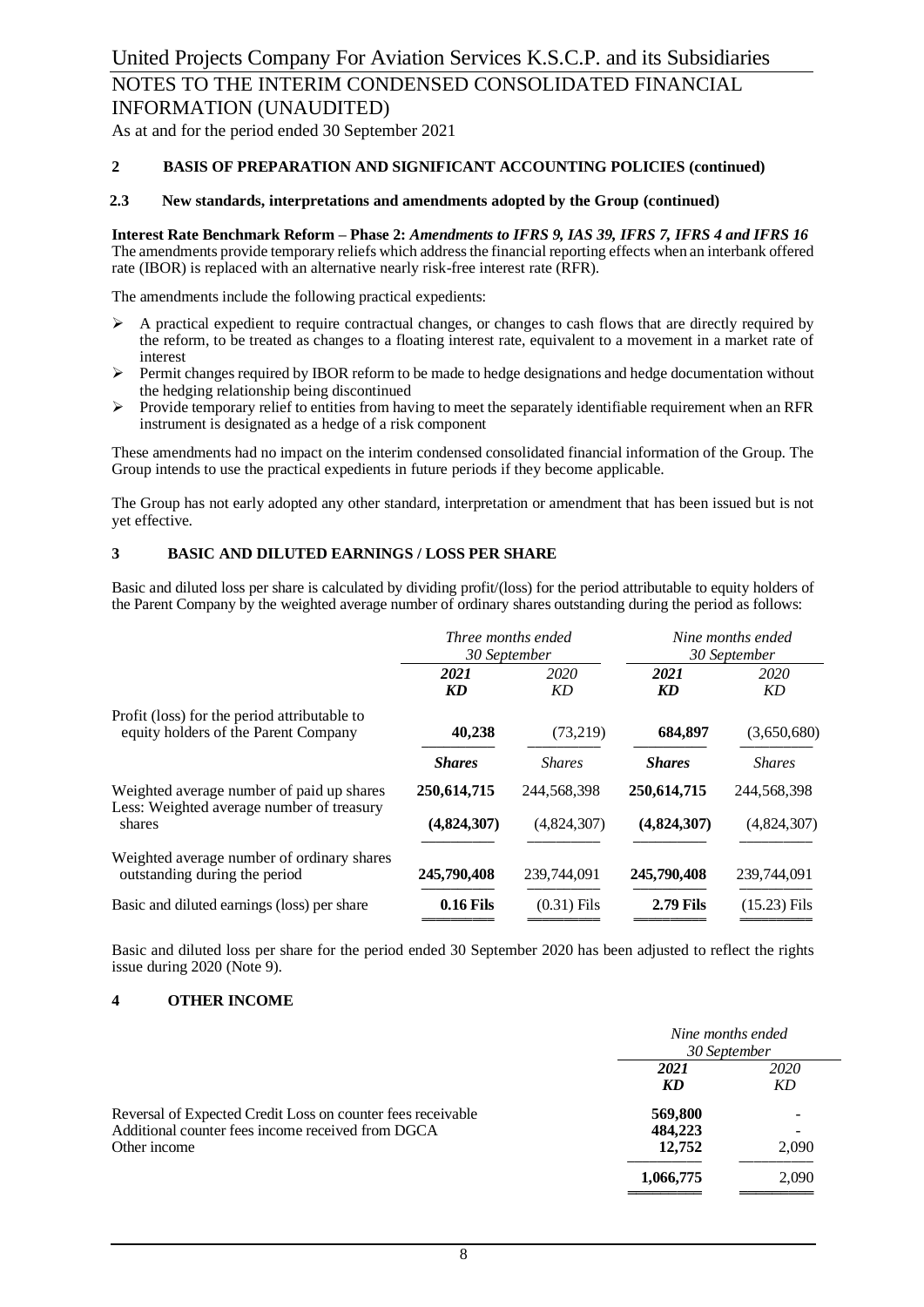#### **4 OTHER INCOME (continued)**

During the period, the Parent Company has concluded on the settlement agreement with the Directorate General of Civil Aviation of Kuwait ("DGCA") on the payment of the outstanding counter fees whereby both parties have agreed to a final and conclusive settlement committing DGCA to pay KD 2,024,222, while UPAC has agreed to waive off the interest ruled in the court. Accordingly, UPAC has recorded KD 1,054,023 in the interim condensed consolidated of income representing a reversal of expected credit losses taken in previous periods and additional income**.**

#### **5 INTANGIBLE ASSETS**

#### *Sheikh Saa'd Terminal*

Included in intangible assets is an amount of KD Nil (31 December 2020: KD Nil and 30 September 2020: KD Nil) that represents the carrying value of Built-Operate-Transfer (BOT) project for the construction of Sheikh Saa'd Terminal (the "terminal"). On 17 May 2020, the Group has received an extension for six months for handover of the terminal until 27 December 2020. On 24 January 2021 the BOT contract related to Sheikh Saa'd Terminal has received proposal for further extension until 27 June 2021. The Group is currently undergoing discussions with regards to scope, fees and components to facilitate further extension.

#### *Commercial complex of Kuwait International Airport*

Included in intangible assets is an amount of KD 1,354,476 (31 December 2020: KD 2,135,544 and 30 September 2020: KD 2,378,948) that represents the carrying value of Build-Operate-Transfer (BOT) project for the construction of the car park and commercial complex of Kuwait International Airport. This was built on a leasehold land from the government of the State of Kuwait for 20 years which will expire on 2023.

#### *Kuwait Airways Terminal-4 Parking project*

On 25 November 2018, the Group entered into a service concession arrangement with Directorate General of Civil Aviation of Kuwait (the "Grantor") to operate a pre-existing parking and related facilities at the new Kuwait Airways dedicated Terminal 4 ("Facilities").

Under the terms of the agreement, the Group will operate and make facilities available to the public for a period of five years, starting from 9 February 2019.

As at 30 September 2021, intangible assets include KD 2,289,210 (31 December 2020: KD 3,025,037 and 30 September 2020: KD 3,265,650) relating to this arrangement and liability of KD 3,794,966 (31 December 2020: KD 3,671,484 and 30 September 2020: KD 4,035,985) which represents the minimum fixed payments that will be paid by the Group to the Grantor over the term of the concession arrangement, discounted at a rate of 6%.

#### **6 RELATED PARTY TRANSACTIONS AND BALANCES**

These represents transactions with related parties, i.e. major shareholders, associate, directors and key management personnel of the Group, and entities controlled, jointly controlled or significantly influenced by such parties. Pricing policies and terms of these transactions are approved by the Parent Company's management.

Transactions and balances with related parties are as follows:

|                                             |                                                   |                                |            | Nine months ended 30<br>September |
|---------------------------------------------|---------------------------------------------------|--------------------------------|------------|-----------------------------------|
|                                             | <b>Ultimate</b><br><b>Parent</b><br>Company<br>KD | Other related<br>parties<br>KD | 2021<br>KD | 2020<br>KD                        |
| Interim condensed consolidated statement of |                                                   |                                |            |                                   |
| <i>income:</i>                              |                                                   |                                |            |                                   |
| Revenues                                    |                                                   | 8.719                          | 8,719      | 200                               |
| Operating costs                             |                                                   | (231,765)                      | (231,765)  | (193, 504)                        |
| General and administrative expenses         |                                                   | (35,715)                       | (35, 715)  | (35, 167)                         |
| Share of results of an associate            |                                                   | (101, 710)                     | (101,710)  | (1,008,843)                       |
| Finance cost                                | (129, 971)                                        |                                | (129, 971) | (129, 323)                        |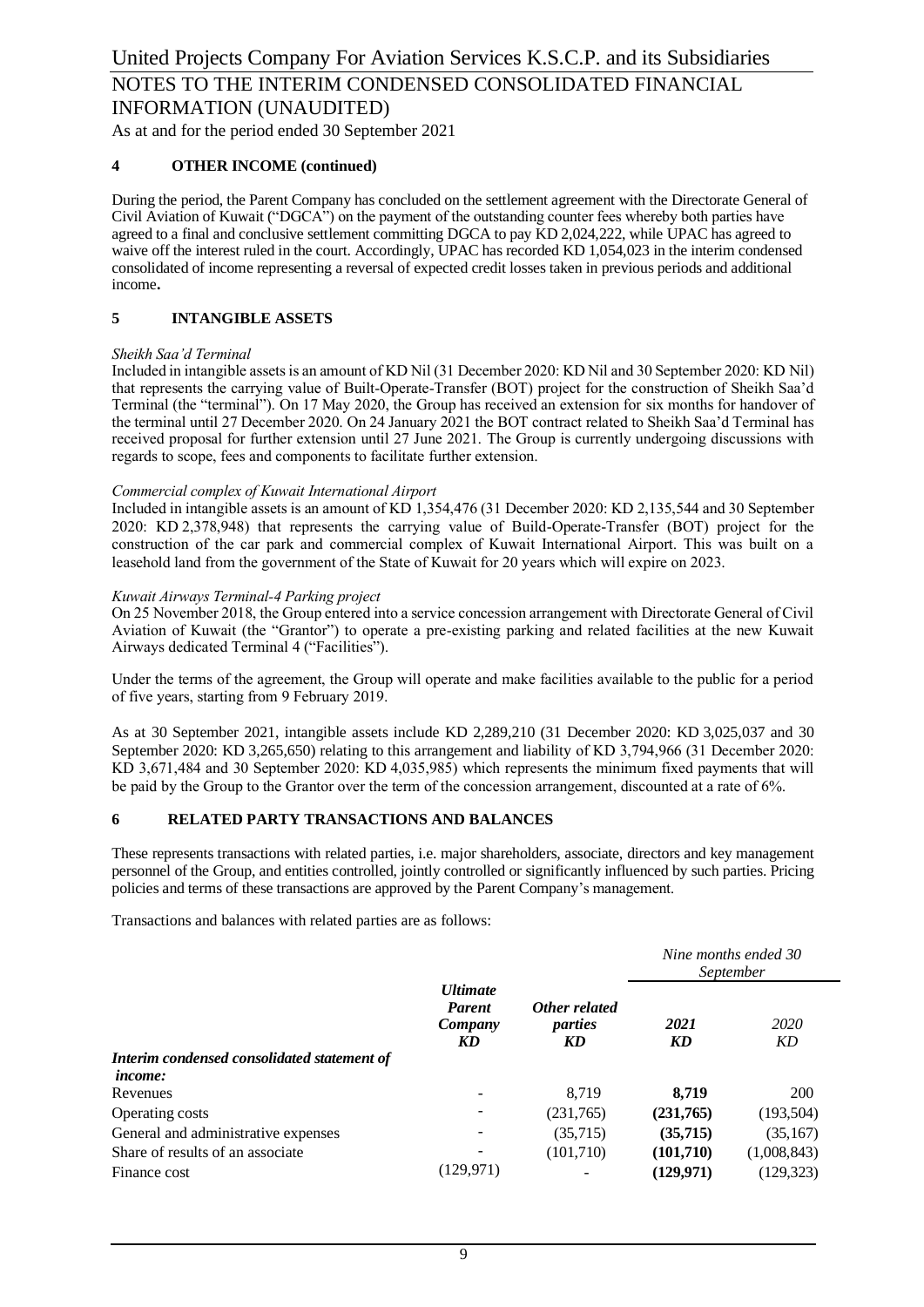#### **6 RELATED PARTY TRANSACTIONS AND BALANCES (Continued)**

|                                                                                                        | <b>Parent</b><br>Company<br>(Ultimate and<br><i>intermediary</i><br><i>parent</i> )<br>KD | <i><b>Other</b></i><br>related<br>parties<br>KD | 30 September<br>2021<br>KD | (Audited)<br>31 December<br>2020<br>KD | 30 September<br>2020<br>KD |
|--------------------------------------------------------------------------------------------------------|-------------------------------------------------------------------------------------------|-------------------------------------------------|----------------------------|----------------------------------------|----------------------------|
| Interim condensed consolidated<br>statement of financial position:                                     |                                                                                           |                                                 |                            |                                        |                            |
| Investment in an associate.                                                                            |                                                                                           | 4,715,438                                       | 4,715,438                  | 4,617,461                              | 4,591,978                  |
| Loan to an associate $\frac{1}{2}$<br>Amounts due to related parties<br>(included in accounts payable) |                                                                                           | 175,226,939                                     | 175,226,939                | 136, 233, 725                          | 122,843,556                |
| and other liabilities)                                                                                 | (40, 498, 603)                                                                            | (74.756)                                        | (40,573,359)               | (1.163.969)                            | (14,866,305)               |

Amounts due from / to related parties are interest free and are receivable / payable on demand except for certain loan advanced to an associate. Other related parties include entities under common control.

<sup>1</sup> Loan to an associate represents amounts advanced by a subsidiary of the Group towards the construction and development of a commercial mall in UAE ("Project"). This amount bears compounded annual interest rates as per the loan agreement and carries with it the option, at the sole discretion of the Parent Company, to be converted to equity in the Project on completion of construction subject to the Project achieving certain operational targets. The Group has contributed KD 6,580,301 (31 December 2020: KD 6,580,301 and 30 September 2020: KD 6,580,301 in the equity of the Project. The Ultimate Parent Company has also invested in the equity of this Project

In response to the economic impact of Covid-19, the Parent Company has not recognised interest income for the period ended 30 September 2021 of KD 9,584,198 (31 December 2020: KD 9,698,503 and 30 September 2020: KD 7,071,746). The interest is suspended temporarily, and the Parent Company retains the right to reinstate it in the future.

#### **Compensation of key management personnel**

The remuneration of key management personnel during the period was as follows:

|                                    | Three months ended<br>30 September |         | Nine months ended<br>30 September |             |
|------------------------------------|------------------------------------|---------|-----------------------------------|-------------|
|                                    | 2021                               | 2020    | 2021                              | <i>2020</i> |
|                                    | KD                                 | KD      | KD                                | KD          |
| Short-term benefits                | 105,819                            | 121,927 | 338,051                           | 348,694     |
| Employees' end of service benefits | 6,110                              | 6.821   | 25,005                            | 19,898      |
|                                    | 111,929                            | 128,748 | 363,056                           | 368,592     |

#### **7 TREASURY SHARES**

| 30 September<br>2021 | (Audited)<br>31 December<br>2020 | 30 September<br>2020 |
|----------------------|----------------------------------|----------------------|
| 4,824,307            | 4,824,307                        | 4,824,307            |
| $1\%$                | 1%                               | 3%                   |
| 1,153,009            | 1,399,049                        | 2,243,303            |
| 1,544,594            | 1,544,594                        | 1,544,594            |
|                      |                                  |                      |

Reserves equivalent to the cost of the treasury shares held are not available for distribution.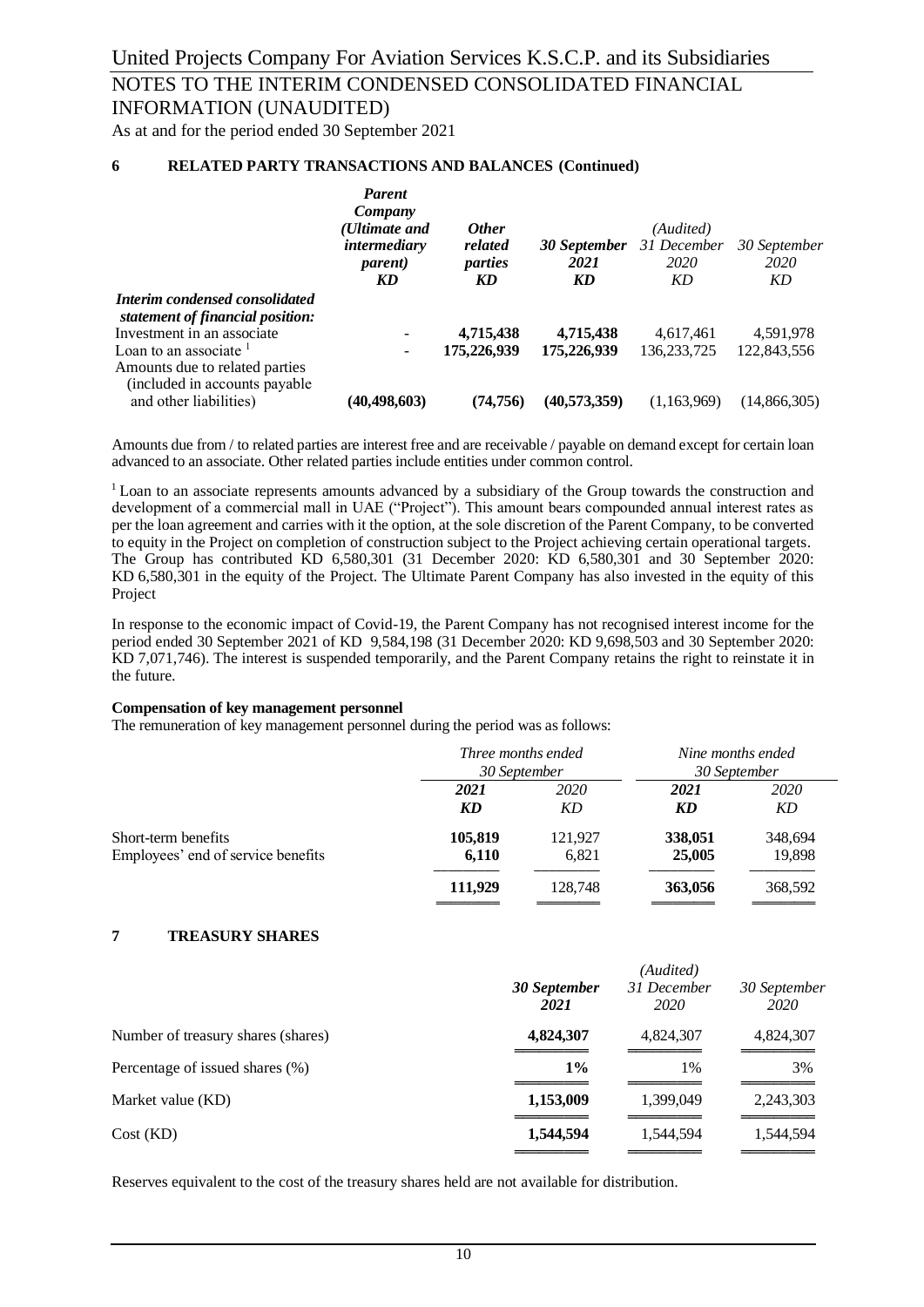As at and for the period ended 30 September 2021

#### **8 LOANS AND BORROWINGS**

|                    |              | (Audited)   |              |
|--------------------|--------------|-------------|--------------|
|                    | 30 September | 31 December | 30 September |
|                    | 2021         | <i>2020</i> | 2020         |
|                    | KD           | KD          | KD           |
| Borrowing facility | 33,993,782   | 35,115,382  | 36,395,382   |
|                    |              |             |              |

During the year ended 31 December 2017, the Parent Company signed a syndicated loan agreement consisting of two facilities with a local bank for an amount of KD 50,100,000 to finance the construction, development of a commercial mall in UAE, the Project (Note 6), and for working capital requirements of the Parent Company. This loan facility bears an average finance cost of average 4.50% (31 December 2020: average 4.75% and 30 September 2020: average 5%) per annum and is repayable on 31 December 2022.

#### **9 SHARE CAPITAL AND SHARE PREMIUM**

|                                                                                                                                                                         |               | (Audited)     |               |
|-------------------------------------------------------------------------------------------------------------------------------------------------------------------------|---------------|---------------|---------------|
|                                                                                                                                                                         | 30 September  | 31 December   | 30 September  |
|                                                                                                                                                                         | 2021          | 2020          | 2020          |
|                                                                                                                                                                         | KD            | KD            | KD            |
| Issued and paid up share capital of 382,500,000 shares<br>of 100 fils each (31 December 2020: 382,500,000 shares<br>of 100 fils each and 30 September 2020: 164,500,000 |               |               |               |
| shares of 100 fils each)                                                                                                                                                | 38,250,000    | 38,250,000    | 16,450,000    |
|                                                                                                                                                                         |               |               |               |
|                                                                                                                                                                         |               | (Audited)     |               |
|                                                                                                                                                                         | 30 September  | 31 December   | 30 September  |
|                                                                                                                                                                         | 2021          | 2020          | 2020          |
|                                                                                                                                                                         | <b>Shares</b> | <b>Shares</b> | <b>Shares</b> |
| <b>Authorised shares</b>                                                                                                                                                |               |               |               |
| Ordinary shares of 100 fils each                                                                                                                                        | 1,132,500,000 | 382,500,000   | 382,500,000   |
| Ordinary shares issued and fully paid                                                                                                                                   |               |               |               |
| As at 1 January                                                                                                                                                         | 382,500,000   | 164,500,000   | 164,500,000   |
| Issued during the period / year                                                                                                                                         |               | 218,000,000   |               |
|                                                                                                                                                                         | 382,500,000   | 382,500,000   | 164,500,000   |
|                                                                                                                                                                         |               |               |               |

During the year ended 31 December 2020, the Parent Company made a rights issue to its shareholders at KD 0.130 per share made up of KD 0.100 share capital and KD 0.030 share premium. A total of 218,000,000 shares were issued resulting in an increase in share capital by KD 21,800,000 and an increase in the share premium account by KD 6,540,000.

During the period ended 30 September 2021, the Parent Company's Board of Directors in their meeting held on 28 January 2021 approved to increase the Parent Company's authorised shares by 750,000,000 shares to be 1,132,500,000 shares which was further approved by the shareholders in an Extra Ordinary General Assembly Meeting held on 11 May 2021.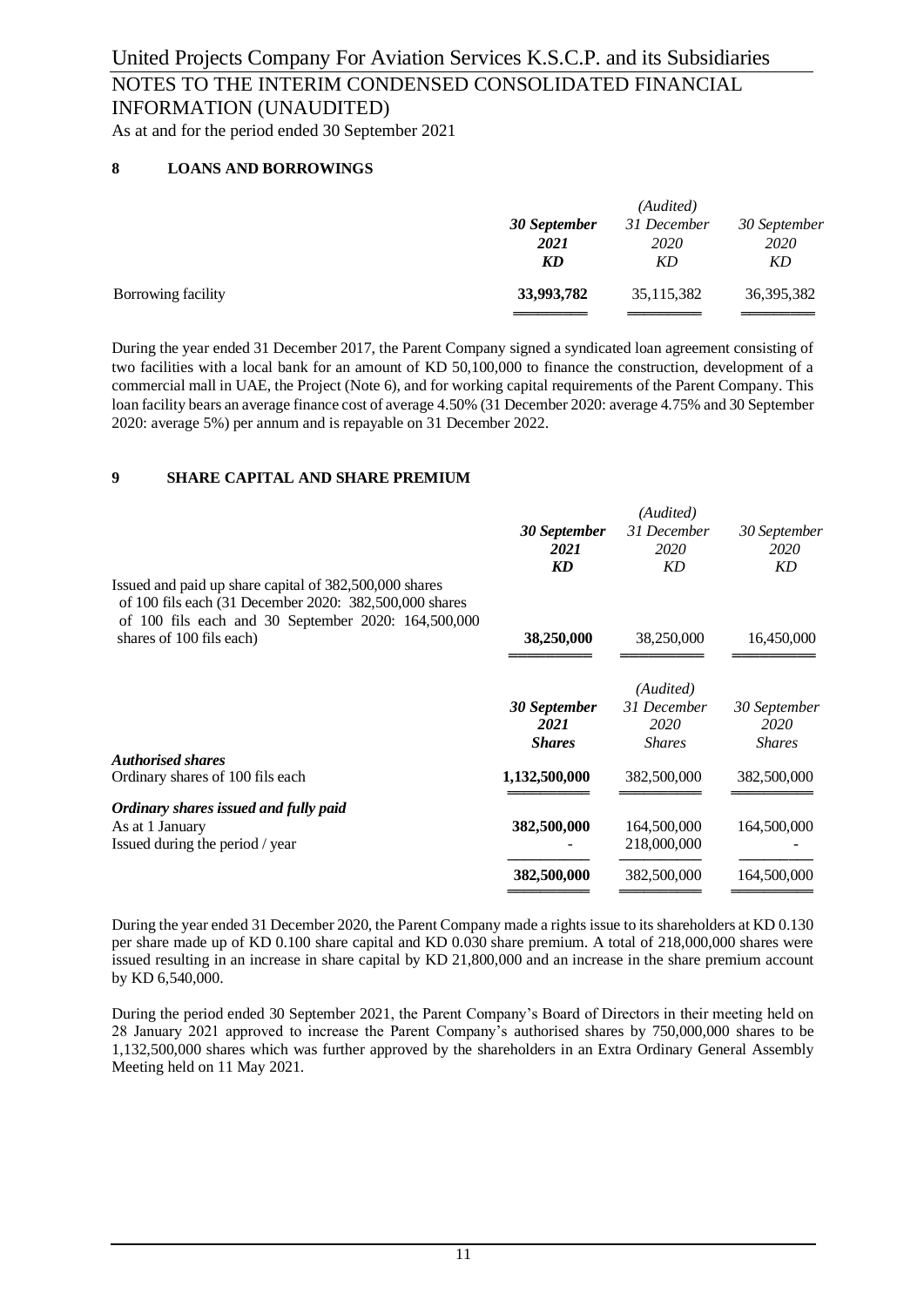As at and for the period ended 30 September 2021

#### **10 ACCOUNTS PAYABLE AND OTHER LAIBILITIES**

| 31 December<br>30 September<br>2020<br>2021<br><b>KD</b><br><b>KD</b><br>41,840,760<br>2,246,347<br>Accounts payable<br>Accrued expenses<br>1,852,544<br>1,419,348<br>Contract liabilities<br>3,742,926<br>4,617,680<br>Provision for staff leave<br>149,420<br>146,555<br>1,528,111<br>Tenant refundable deposits<br>1,744,355<br>3,793,835<br>Other payables<br>3,674,823<br>52,907,596<br>13,849,108 |              |
|---------------------------------------------------------------------------------------------------------------------------------------------------------------------------------------------------------------------------------------------------------------------------------------------------------------------------------------------------------------------------------------------------------|--------------|
|                                                                                                                                                                                                                                                                                                                                                                                                         | 30 September |
|                                                                                                                                                                                                                                                                                                                                                                                                         | 2020         |
|                                                                                                                                                                                                                                                                                                                                                                                                         | KD           |
|                                                                                                                                                                                                                                                                                                                                                                                                         | 15,882,519   |
|                                                                                                                                                                                                                                                                                                                                                                                                         | 2,068,943    |
|                                                                                                                                                                                                                                                                                                                                                                                                         | 5,032,165    |
|                                                                                                                                                                                                                                                                                                                                                                                                         | 138,903      |
|                                                                                                                                                                                                                                                                                                                                                                                                         | 1,641,820    |
|                                                                                                                                                                                                                                                                                                                                                                                                         | 4,035,985    |
|                                                                                                                                                                                                                                                                                                                                                                                                         | 28,800,335   |
| (Audited)                                                                                                                                                                                                                                                                                                                                                                                               |              |
| 31 December<br>30 September                                                                                                                                                                                                                                                                                                                                                                             | 30 September |
| 2020<br>2021                                                                                                                                                                                                                                                                                                                                                                                            | 2020         |
| <b>KD</b><br><b>KD</b>                                                                                                                                                                                                                                                                                                                                                                                  | KD           |
| <b>Classified as:</b>                                                                                                                                                                                                                                                                                                                                                                                   |              |
| Non-current liabilities<br>6,156,080<br>6,630,890                                                                                                                                                                                                                                                                                                                                                       | 7,365,116    |
| <b>Current liabilities</b><br>46,751,516<br>7,218,218                                                                                                                                                                                                                                                                                                                                                   | 21,435,219   |
| 52,907,596<br>13,849,108                                                                                                                                                                                                                                                                                                                                                                                | 28,800,335   |

#### **11 TAXATION**

|                                                                                   | Three months ended<br>30 September |            |            | Nine months ended<br>30 September |
|-----------------------------------------------------------------------------------|------------------------------------|------------|------------|-----------------------------------|
|                                                                                   | 2021<br>KD                         | 2020<br>KD | 2021<br>KD | 2020<br>KD                        |
| National labour support tax ("NLST")<br>Contribution to Kuwait Foundation for the | 2,760                              |            | 4,695      |                                   |
| Advancement of Sciences ("KFAS")                                                  | 50                                 |            | 1,237      |                                   |
| Zakat                                                                             | 1,105                              |            | 1,880      |                                   |
|                                                                                   | 3,915                              |            | 7,812      | -                                 |

#### **12 OPERATING SEGMENT INFORMATION**

For management purposes, the Group is organised in two operating segments: i) Investments: consists of investing in Reem Mall and surplus funds in investment portfolios. ii) Service operations: consists of managing projects and providing airplane ground and cleaning services and other service facilities.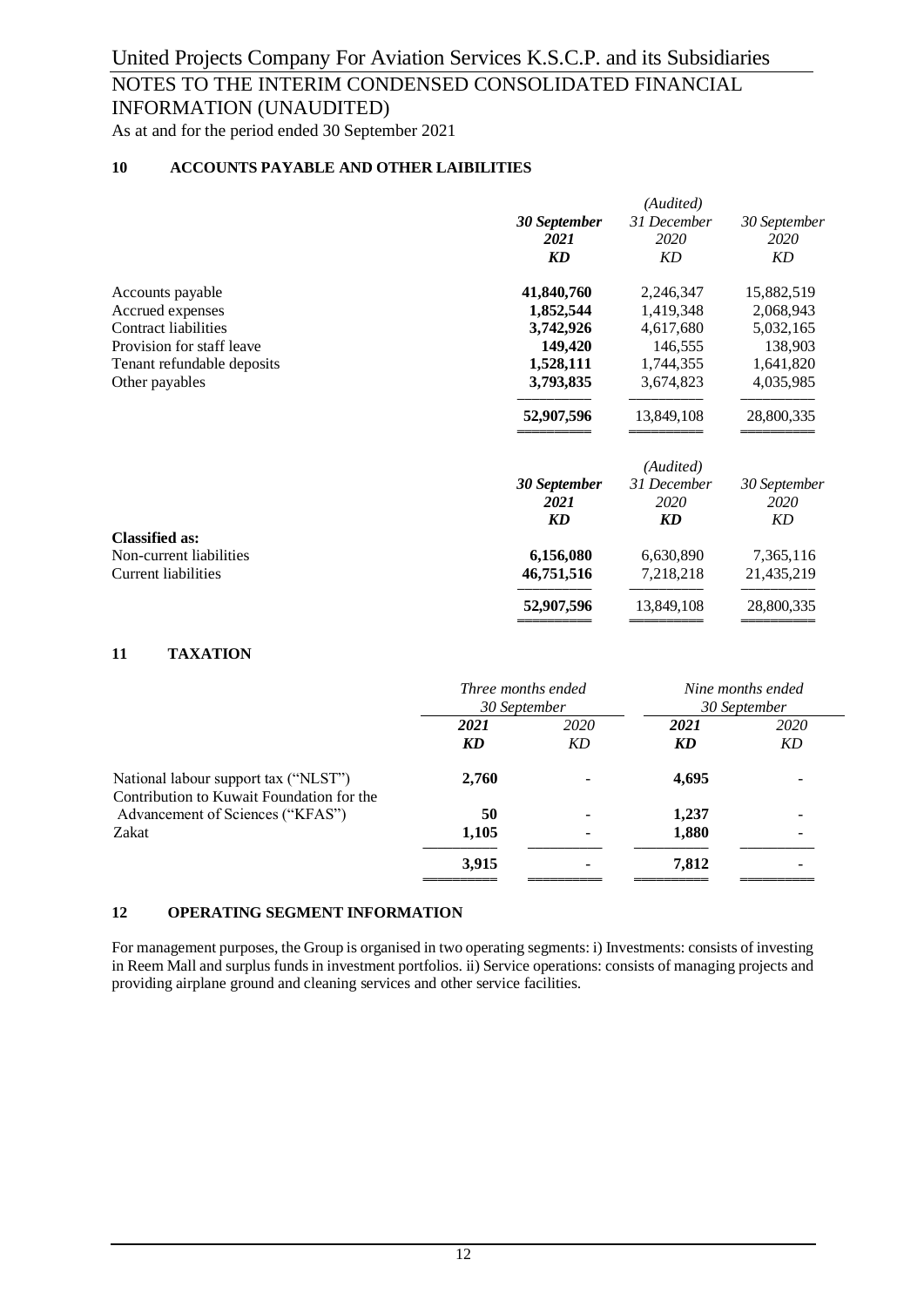## NOTES TO THE INTERIM CONDENSED CONSOLIDATED FINANCIAL INFORMATION (UNAUDITED)

As at and for the period ended 30 September 2021

#### **12 OPERATING SEGMENT INFORMATION (continued)**

|                                                                   |                         |             |                                        | <b>Investments</b><br>Services operations<br>Nine months ended |                                        |              | Total<br>Nine months ended |              |                                       |
|-------------------------------------------------------------------|-------------------------|-------------|----------------------------------------|----------------------------------------------------------------|----------------------------------------|--------------|----------------------------|--------------|---------------------------------------|
|                                                                   |                         |             | $\overline{\text{ Nine}}$ months ended |                                                                |                                        |              |                            |              |                                       |
|                                                                   |                         |             | 30 September                           |                                                                |                                        | 30 September |                            | 30 September |                                       |
|                                                                   |                         |             | 2021                                   | 2020                                                           | 2021<br>$\boldsymbol{K}\boldsymbol{D}$ |              | 2020                       | 2021         | 2020                                  |
| Interim condensed consolidated statement of comprehensive income: |                         |             | KD                                     | KD                                                             |                                        |              | KD                         | KD           | KD                                    |
| Segment revenue                                                   |                         |             | 14,965                                 |                                                                | 6,536,562                              |              | 5,055,804                  | 6,551,527    | 5,055,804                             |
| Segment (loss) profit                                             |                         |             | (1,484,309)                            | (2,495,488)                                                    | 2,166,754                              |              | (1,971,750)                | 682,445      | (4,467,238)                           |
| Unallocated expenses                                              |                         |             |                                        |                                                                |                                        |              |                            | (7, 812)     |                                       |
| Profit (loss) for the period                                      |                         |             |                                        |                                                                |                                        |              |                            | 674,633      | (4,467,238)                           |
| Other information:<br>Share of results of associates              |                         |             | (101, 710)                             | (1,008,843)                                                    |                                        |              |                            | (101,710)    | (1,008,843)                           |
| Depreciation and amortization                                     |                         |             |                                        |                                                                | 1,543,106                              |              | (3,977,660)                | 1,543,106    | (3,977,660)                           |
|                                                                   |                         | Investments |                                        |                                                                | Services operations                    |              |                            | <b>Total</b> |                                       |
|                                                                   |                         |             |                                        |                                                                |                                        |              |                            |              |                                       |
|                                                                   |                         | (Audited)   |                                        | (Audited)                                                      |                                        |              | (Audited)                  |              |                                       |
|                                                                   |                         |             | 30 September 31 December 30 September  | 30 September 31 December 30 September                          |                                        |              |                            |              | 30 September 31 December 30 September |
|                                                                   | 2021                    | 2020        | 2020                                   | 2021                                                           | 2020                                   | 2020         | 2021                       | 2020         | 2020                                  |
| <b>Interim condensed consolidated</b>                             | <b>KD</b>               | KD          | KD                                     | <b>KD</b>                                                      | KD                                     | KD           | <b>KD</b>                  | KD           | KD                                    |
| statement of financial position:                                  |                         |             |                                        |                                                                |                                        |              |                            |              |                                       |
| Assets                                                            | 182,606,060 142,058,913 |             | 127,743,644                            | 7,367,040                                                      | 9,079,361                              | 10,853,479   | 189,973,100 151,138,274    |              | 138,597,123                           |
| Liabilities                                                       | 73,129,108              | 35,115,382  | 36,395,382                             | 14,392,983                                                     | 14,446,203                             | 29,386,114   | 87,522,091                 | 49,561,585   | 65,781,496                            |
| Additions to intangible assets                                    |                         |             |                                        | 5,122                                                          | 56,806                                 | 15,494       | 5,122                      | 56,806       | 15,494                                |
|                                                                   |                         |             |                                        |                                                                |                                        |              |                            |              |                                       |
| Additions to property and equipment                               |                         |             |                                        | 1,557                                                          | 1,687                                  | 939          | 1,557                      | 1,687        | 939                                   |
| Investment in an associate                                        | 4,715,438               | 4,617,461   | 4,591,978                              |                                                                |                                        |              | 4,715,438                  | 4,617,461    | 4,591,978                             |
|                                                                   |                         |             |                                        |                                                                |                                        |              |                            |              |                                       |
|                                                                   |                         |             |                                        |                                                                |                                        |              |                            |              |                                       |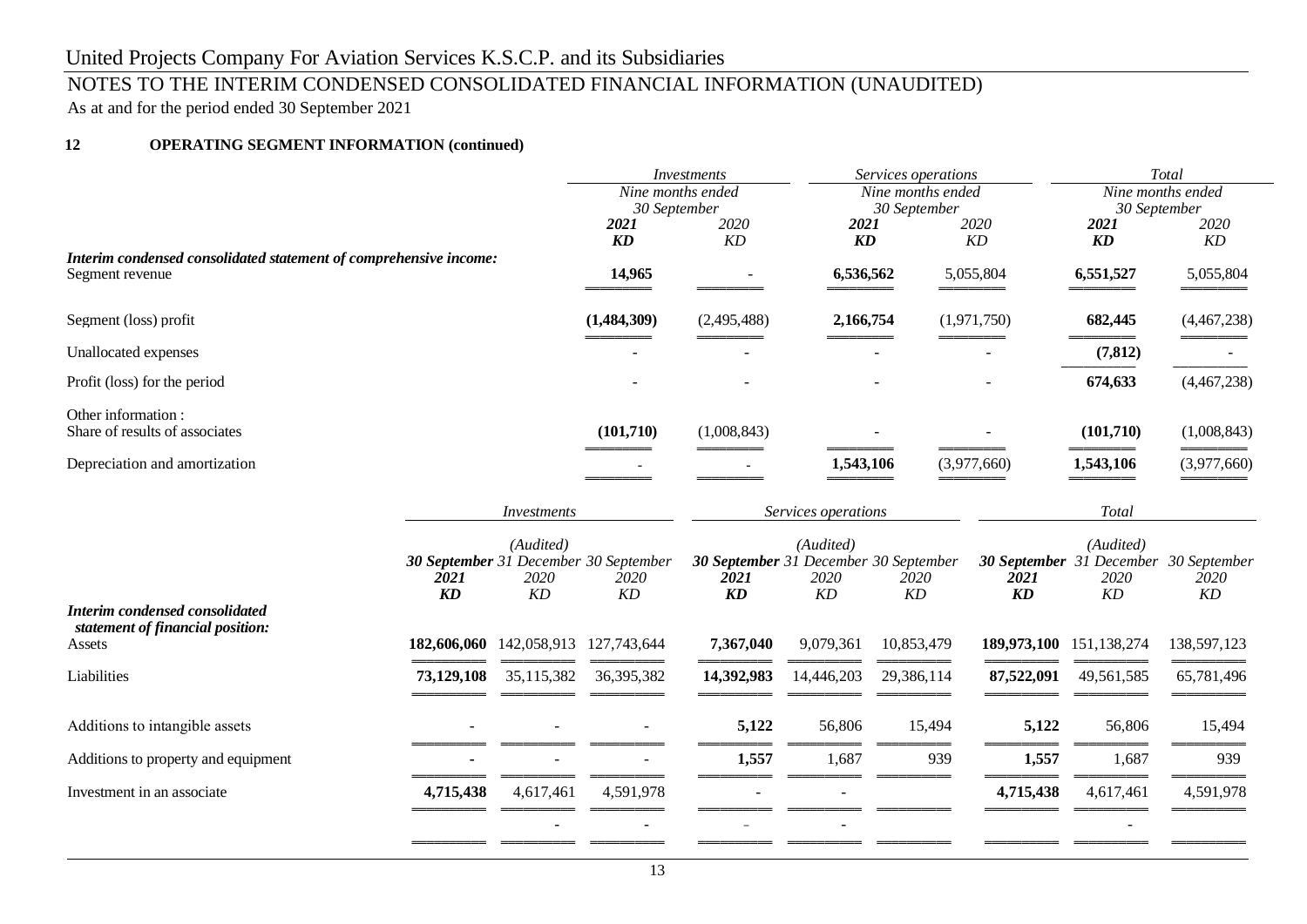#### **13 COMMITMENTS AND CONTINGENCIES**

#### *Capital commitments*

As at 30 September 2021, the Group had commitments, amounting to KD Nil (31 December 2020: KD Nil and 30 September 2020: KD 12,889,000), in respect of financing construction and development of a commercial mall in UAE.

#### *Contingencies*

As at 30 September 2021, the Group had contingent liabilities, amounting to KD 850,245 (31 December 2020: KD 853,745 and 30 September 2020: KD 853,745), in respect of bank guarantees arising in normal course of business from which it is anticipated that no material liabilities will arise.

#### **14 FAIR VALUE OF FINANCIAL INSTRUMENTS**

Financial instruments comprise of financial assets and financial liabilities.

Financial assets consist of accounts receivables and other assets, cash and cash equivalents and loan to an associate. Financial liabilities consist of loans and borrowings, accounts payables and other liabilities excluding rent received in advance. The management assesses that the carrying amount of financial instruments is a reasonable approximation of fair value.

Loan to an associate is classified as Level 3.

The following table shows a reconciliation of the opening and closing amount of level 3 financial assets which are recorded at fair value.

|                                                                  | 30 September<br>2021<br>KD  | (Audited)<br>31 December<br>2020<br>KD | 30 September<br>2020<br>KD |  |
|------------------------------------------------------------------|-----------------------------|----------------------------------------|----------------------------|--|
| At the beginning of the period / year<br>Additional contribution | 136, 233, 725<br>38,993,214 | 98,732,145<br>37,501,580               | 98,732,145<br>24,111,411   |  |
| At the end of the period / year                                  | 175,226,939                 | 136, 233, 725                          | 122,843,556                |  |

#### **15 IMPACT OF COVID-19**

The COVID-19 outbreak has developed and spread across various geographies rapidly in 2020 and declared as a global pandemic, causing disruption to businesses and increased uncertainties in the economic activities. Many governments have undertaken various measures to contain the spread of the virus and imposed restrictions on travelling and placed quarantine measures. Accordingly, on 22 January 2021, the General Directorate of Civil Aviation, announced that new directives have been issued to airlines operating at Kuwait International Airport to extend the decision to adjust the operating capacity for arrivals of no more than 1,000 passengers per day, On 5 February 2021 the General Directorate of Civil Aviation announced that Non-Kuwaiti passengers are prohibited from entering the State of Kuwait until further notice. This had a direct impact on the operations of the Group.

Despite the fact that current liabilities exceed current assets by KD 40,401,327 as of 30 September 2021, the Group believes this has no prolonged negative impact and pressure of its liquidity since KD 2,998,456 of the current liabilities represent rent received in advance which will be recognized as rental income over the year and KD 39,135,326 of the current liabilities represent an amount due to a related party against the construction and development of a commercial mall in UAE which will be settled during the year ending 31 December 2022 through the proceeds of the Group's planned share capital increase during the year ending 31 December 2022, as the Parent Company's Board of directors has approved the increase of Parent Company's authorized share capital in order to start the planned share capital increase (Note 9). In response to this crisis, the Group continues to monitor and respond to all liquidity and funding requirements through its plan reflecting the current economic scenarios. The Group has taken measures to minimize liquidity risks, deferral of non-essential costs. The Group believes that as at 30 September 2021, liquidity position of the Group is stable and its existing balances of cash and cash equivalent, will be sufficient to satisfy its liquidity requirements.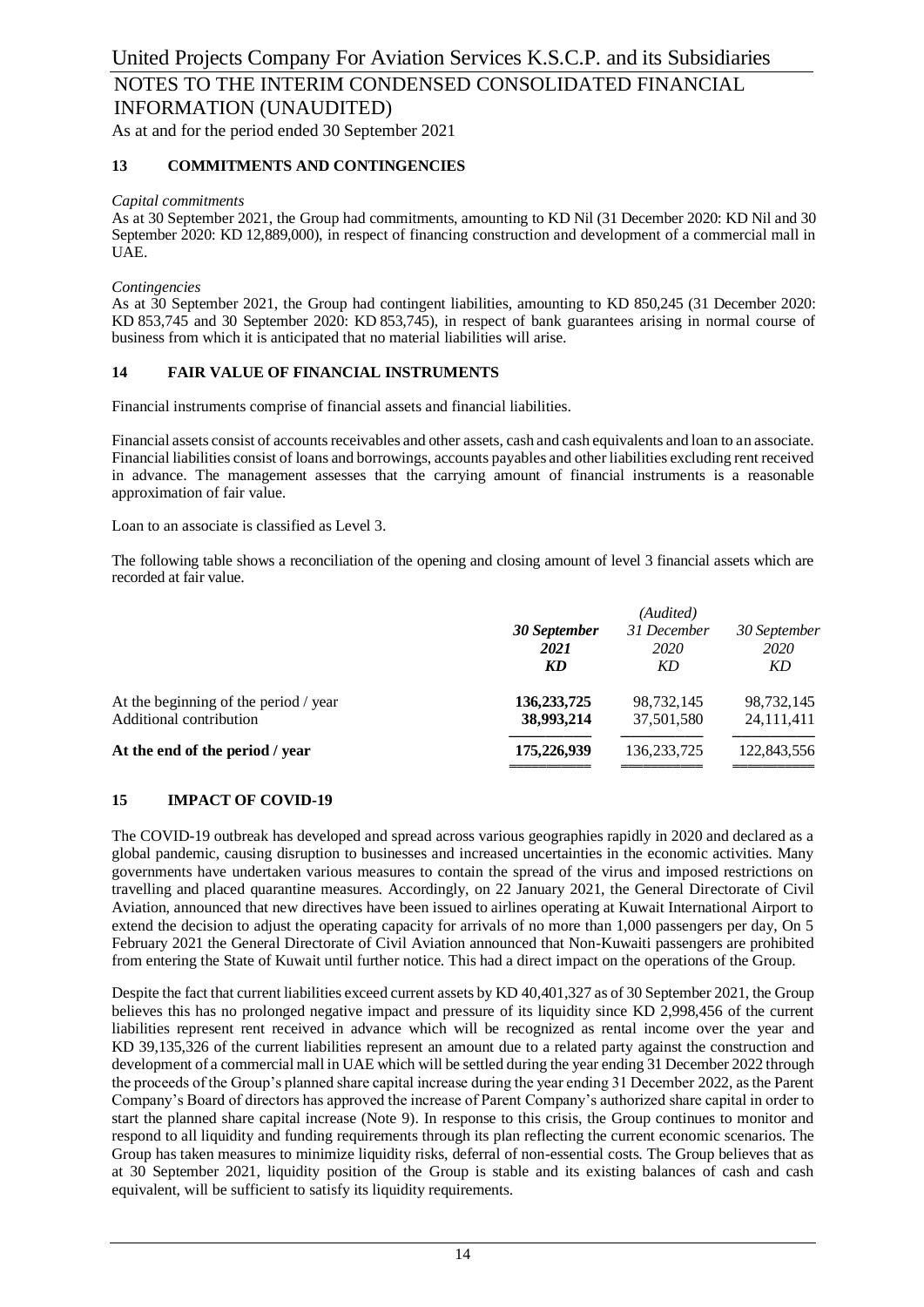#### **15 IMPACT OF COVID-19 (Continued)**

The Group has concluded that it is not significantly exposed to credit risk as a result of the outbreak on its receivables. The Group's exposure to tenant credit risk is influenced mainly by the individual characteristics of each tenant. Tenant credit risk is managed by requiring tenants to pay rent advances therefore, substantially eliminating the Group's credit risk in this respect. The Group will continue to individually assess significant exposures as more reliable data becomes available and accordingly determine if any adjustment in the ECL is required in subsequent reporting periods.

#### *Loan to Associate and investment in an associate*

As at the reporting date, the Group has considered the potential impact of the current economic volatility in the determination of the reported amounts of the loan to an associate and these are considered to represent management's best assessment based on observable information. Markets and the economy however remain volatile and the recorded amounts remain sensitive to market fluctuations.

The Group acknowledges that geographies and sectors in which these assets are located are negatively impacted, and as the situation continues to unfold, the Group will continuously monitor the market outlook and use relevant assumptions in reflecting the values of these assets as and when they occur.

#### *Impairment of intangible assets*

The Group assessed the impairment of intangible assets as at 30 September 2021. The recoverable amount measured of the cash generating units have been determined based on the value in use calculated using cash flow projections approved by the management for the tenure of the BOT agreements. Based on its impairment assessment, the Group has concluded that the recoverable value of the intangible assets exceeds the carrying value.

Given the ongoing economic uncertainties and likely significant risks that may impact the business in future, the effects of COVID-19 may not be fully reflected in the Group's financial results until future periods. The Group is taking proactive measures to monitor and manage the situation to the best of its abilities to support the long-term continuity of its business.